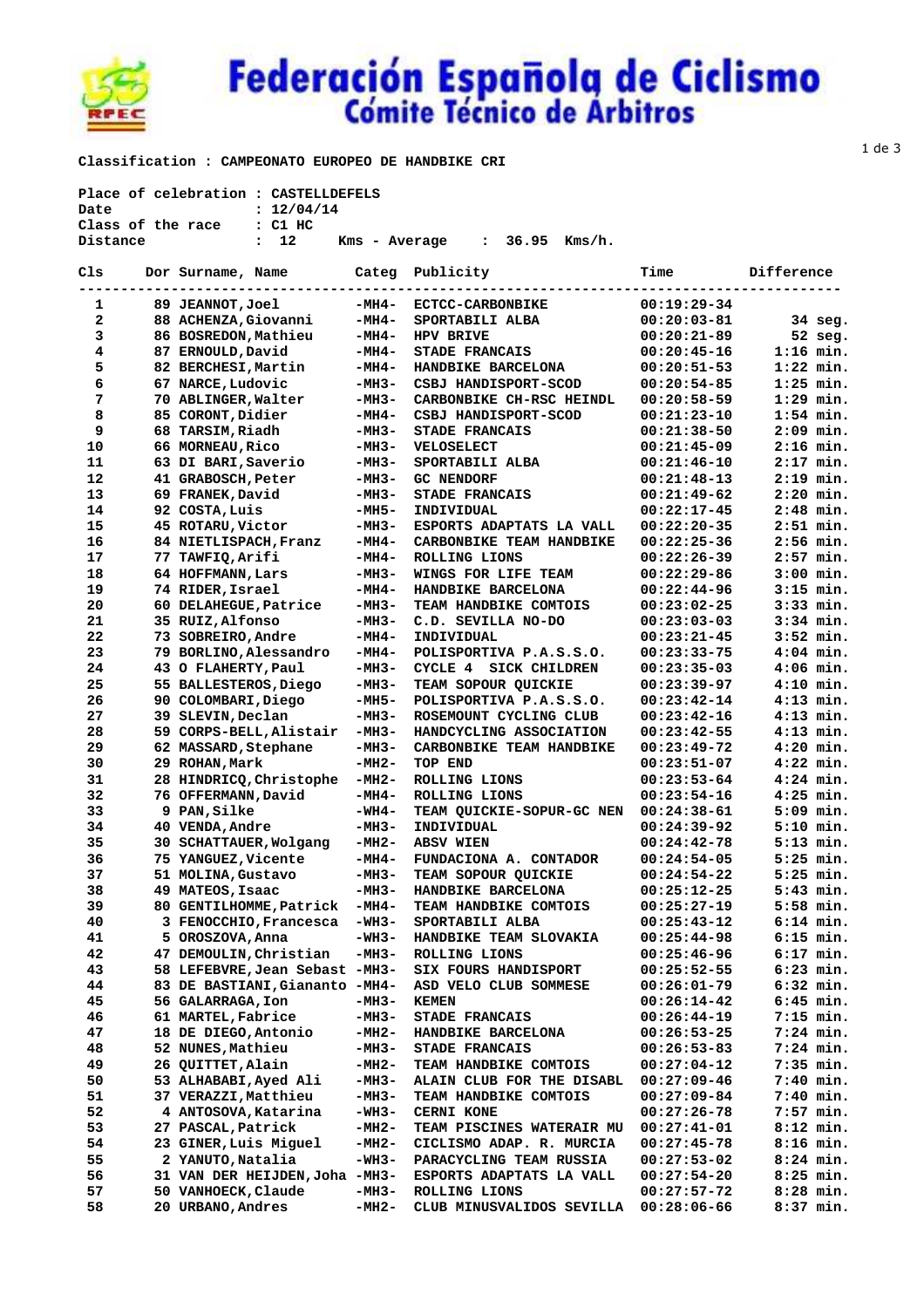

21 GARROTE, Sergio

19 QUILES, Javier

20 URBANO, Andres

 $\bf 8$ 9

 $10$ 

## Federación Española de Ciclismo

|                         |                                                |                |                                             |                                |                              |           | $2$ de $3$ |
|-------------------------|------------------------------------------------|----------------|---------------------------------------------|--------------------------------|------------------------------|-----------|------------|
| 59                      | 32 ALMAZAM, Husain                             | $-MH3-$        | ALAIN CLUB FOR THE DISABL 00:28:19-13       |                                | $8:50$ min.                  |           |            |
| 60                      | 8 MCTERNAN, Elisabeth                          | $-WH4-$        | <b>ALFORD WHEELERS</b>                      | $00:28:26-17$                  | $8:57$ min.                  |           |            |
| 61                      | 21 GARROTE, Sergio                             | -MH2-          | HANDBIKE BARCELONA                          | $00:28:28-16$                  | $8:59$ min.                  |           |            |
| 62                      | 42 SNACKEN, Eric                               | $-MH3-$        | ROLLING LIONS                               | $00:29:01-10$                  | $9:32$ min.                  |           |            |
| 63                      | 46 BANI HASHEM, Mohammed -MH3-                 |                | ALAIN CLUB FOR THE DISABL                   | $00:29:04-36$                  | $9:35$ min.                  |           |            |
| 64                      | 91 DE CORTES, Mirco                            | $-MH5-$        | <b>VITERSPORT</b>                           | $00:29:12-91$                  | $9:43$ min.                  |           |            |
| 65                      | 33 DUFRANE, Jerome                             | $-MH3-$        | ROLLING LIONS                               | $00:29:42-44$                  | $10:13$ min.                 |           |            |
| 66<br>67                | 10 MODENA, Romina<br>19 QUILES, Javier         | -WH4-<br>-MH2- | ASD ACTIVE SPORT                            | $00:29:47-41$<br>$00:29:54-70$ | $10:18$ min.<br>$10:25$ min. |           |            |
| 68                      | 44 MARGARIA, Giovanni                          | -MH3-          | HANDBIKE BARCELONA<br>HANDBIKE BARCELONA    | $00:30:41-23$                  | $11:12$ min.                 |           |            |
| 69                      | 34 FRANCIONE, Paolo                            | $-MH3-$        | INTEGRABILI HANDBIKE TEAM                   | $00:30:49-89$                  | $11:20$ min.                 |           |            |
| 70                      | 57 FERNANDEZ, Xavier                           | $-MH3-$        | HANDBIKE BARCELONA                          | 00:31:05-16                    | $11:36$ min.                 |           |            |
| 71                      | 17 GIOZET, Davide                              | -MH1-          | ASD VELO CLUB SOMMESE                       | $00:31:17-04$                  | $11:48$ min.                 |           |            |
| 72                      | 93 MUÑOZ, Simon                                | -MH3-          | HANDBIKE BARCELONA                          | $00:31:18-91$                  | $11:49$ min.                 |           |            |
| 73                      | 78 CAMPI, Paolo                                | -MH4-          | INTEGRABILI HANDBIKE TEAM                   | $00:31:39-71$                  | $12:10$ min.                 |           |            |
| 74                      | 81 SNIPPE, Seine                               | $-MH4-$        | <b>WSV EMMEN</b>                            | $00:32:03-47$                  | $12:34$ min.                 |           |            |
| 75                      | 54 TORRES, Adolfo                              | -MH3-          | HANDBIKE BARCELONA                          | $00:33:07-80$                  | $13:38$ min.                 |           |            |
| 76                      | 1 RIVOIRA, Valentina                           | -WH3-          | POLISPORTIVA P.A.S.S.O.                     | $00:34:24-29$                  | 14:55 min.                   |           |            |
| 77                      | 72 PONCE, Oliver                               | -MH4-          | HANDBIKE BARCELONA                          | $00:38:09-55$                  | 18:40 min.                   |           |            |
| 78                      | 6 BASTERRA, Ione                               | -WH4-          | <b>FUNDACION SAIATU</b>                     | $00:38:14-72$                  | 18:45 min.                   |           |            |
| 79                      | 14 LALLOZ, Julien                              | $-MH1-$        | TEAM HANDBIKE COMTOIS                       | $00:39:18-83$                  | 19:49 min.                   |           |            |
| 80                      | 16 CREMONESI, Luca                             | $-MH1-$        | PICCOLI DIAVOLI 3 RUOTE                     | $00:39:28-38$                  | $19:59$ min.                 |           |            |
| 81                      | 7 PEREZ, Miriam                                | -WH4-          | HANDBIKE BARCELONA                          | $00:44:34-57$                  | $25:05$ min.                 |           |            |
| 82                      | 13 BALDUCCHELLI, Sergio -MH1-                  |                | ASD ACTIVE SPORT                            | $00:44:51-53$                  | 25:22 min.                   |           |            |
| $\mathbf{1}$            | 3 FENOCCHIO, Francesca -WH3-                   |                | SPORTABILI ALBA                             | $00:25:43-12$                  |                              | min.      |            |
| 2                       |                                                | -WH3-          |                                             |                                |                              |           |            |
| 3                       | 5 OROSZOVA, Anna<br>4 ANTOSOVA, Katarina       | $-WH3-$        | HANDBIKE TEAM SLOVAKIA<br><b>CERNI KONE</b> | $00:25:44-98$<br>$00:27:26-78$ | $1:43$ min.                  | $1$ seg.  |            |
| $\overline{\bf 4}$      | 2 YANUTO, Natalia                              | -WH3-          | PARACYCLING TEAM RUSSIA                     | $00:27:53-02$                  | $2:10$ min.                  |           |            |
| 5                       | 1 RIVOIRA, Valentina                           | -WH3-          | POLISPORTIVA P.A.S.S.O.                     | $00:34:24-29$                  | $8:41$ min.                  |           |            |
|                         | Classification of : WH4                        |                | -------------------------------------       | ------------------------       |                              |           |            |
| 1                       | 9 PAN, Silke                                   | -WH4-          | TEAM QUICKIE-SOPUR-GC NEN 00:24:38-61       |                                |                              | min.      |            |
| 2                       | 8 MCTERNAN, Elisabeth                          | -WH4-          | ALFORD WHEELERS                             | $00:28:26-17$                  | $3:48$ min.                  |           |            |
| 3                       | 10 MODENA, Romina                              | -WH4-          | ASD ACTIVE SPORT                            | $00:29:47-41$                  | $5:09$ min.                  |           |            |
| 4                       | 6 BASTERRA, Ione                               | $-WH4-$        | <b>FUNDACION SAIATU</b>                     | $00:38:14-72$                  | $13:36$ min.                 |           |            |
| 5                       | 7 PEREZ, Miriam                                | -WH4-          | HANDBIKE BARCELONA                          | $00:44:34-57$                  | $19:56$ min.                 |           |            |
|                         | Classification of : MH1                        |                |                                             |                                |                              |           |            |
| $\mathbf{1}$            | 17 GIOZET, Davide                              |                | -MH1- ASD VELO CLUB SOMMESE                 | 00:31:17-04                    |                              | min.      |            |
| 2                       | 14 LALLOZ, Julien                              | -мн1-          | TEAM HANDBIKE COMTOIS                       | $00:39:18-83$                  | $8:01$ min.                  |           |            |
| 3                       | 16 CREMONESI, Luca                             |                | -MH1- PICCOLI DIAVOLI 3 RUOTE               | $00:39:28-38$ $8:11$ min.      |                              |           |            |
| 4                       | 13 BALDUCCHELLI, Sergio -MH1- ASD ACTIVE SPORT |                |                                             | $00:44:51-53$                  | $13:34$ min.                 |           |            |
|                         | Classification of : MH2                        | ----------     |                                             |                                |                              |           |            |
| $\mathbf{1}$            | 29 ROHAN, Mark                                 | -MH2-          | TOP END                                     | $00:23:51-07$                  |                              | min.      |            |
| $\mathbf{2}$            | 28 HINDRICQ, Christophe                        | -мн2-          | ROLLING LIONS                               | $00:23:53-64$                  |                              | $2$ seg.  |            |
| з                       | 30 SCHATTAUER, Wolgang                         | -MH2-          | <b>ABSV WIEN</b>                            | 00:24:42-78                    |                              | $51$ seq. |            |
| $\overline{\mathbf{4}}$ | 18 DE DIEGO, Antonio                           | -MH2-          | HANDBIKE BARCELONA                          | 00:26:53-25                    | $3:02$ min.                  |           |            |
| 5                       | 26 QUITTET, Alain                              | -MH2-          | TEAM HANDBIKE COMTOIS                       | $00:27:04-12$                  | $3:13$ min.                  |           |            |
| 6                       | 27 PASCAL, Patrick                             | -MH2-          | TEAM PISCINES WATERAIR MU 00:27:41-01       |                                | $3:50$ min.                  |           |            |
| 7                       | 23 GINER, Luis Miguel                          | -мн2-          | CICLISMO ADAP. R. MURCIA                    | $00:27:45-78$                  | $3:54$ min.                  |           |            |

-MH2- CLUB MINUSVALIDOS SEVILLA 00:28:06-66

-MH2- HANDBIKE BARCELONA 00:28:28-16

-MH2- HANDBIKE BARCELONA

 $3:50$  min.  $3:50$  min.<br> $3:54$  min.

 $4:15$  min.

 $4:37$  min.

 $6:03$  min.

00:29:54-70